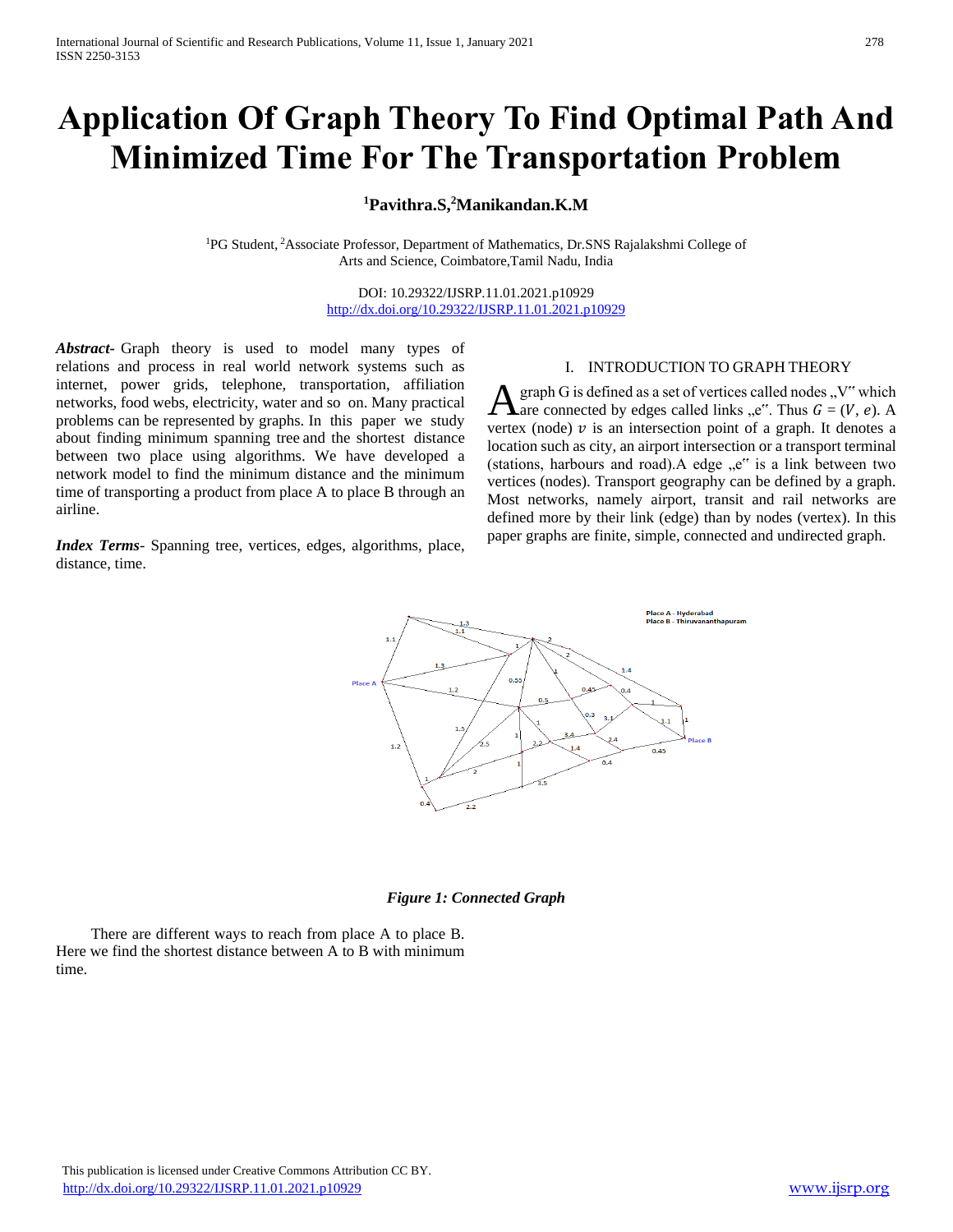

*Figure 2: Different ways to reach place A to place B*

 Here we can find three different ways to reach the places from place A to place B.

### II. MINIMUM SPANNING TREE [MST]

 A minimum spanning tree for a weighted, connected and undirected graph is a spanning tree with weight less than or equal to the weight of every other spanning tree. The weight of a spanning tree is the sum of weights given to each edge of the spanning tree.

#### III. KRUSKAL'S ALGORITHM

Spanning tree to find the shortest distance between to two places from A to B.

Step 1: Remove all loops and parallel edges

Step 2:Arrange all the edges in ascending order of timing in

hours. Step 3: Add edges with least weight.

## IV. MINIMUM SPANNING TREE [MST] USING KRUSKAL'S ALGORITHM



.

*Figure 3: Minimum Spanning tree for 0<1*

 In this paper the minimum spanning tree for the given graph is described by several figures. First we will start to put the edges in their place A starting from the shortest timing to the highest timing to the place B. Here we taken the timing as hours and we find a condition that  $0<1$  that is we consider the timing from 0 to 0.9 for the given figure.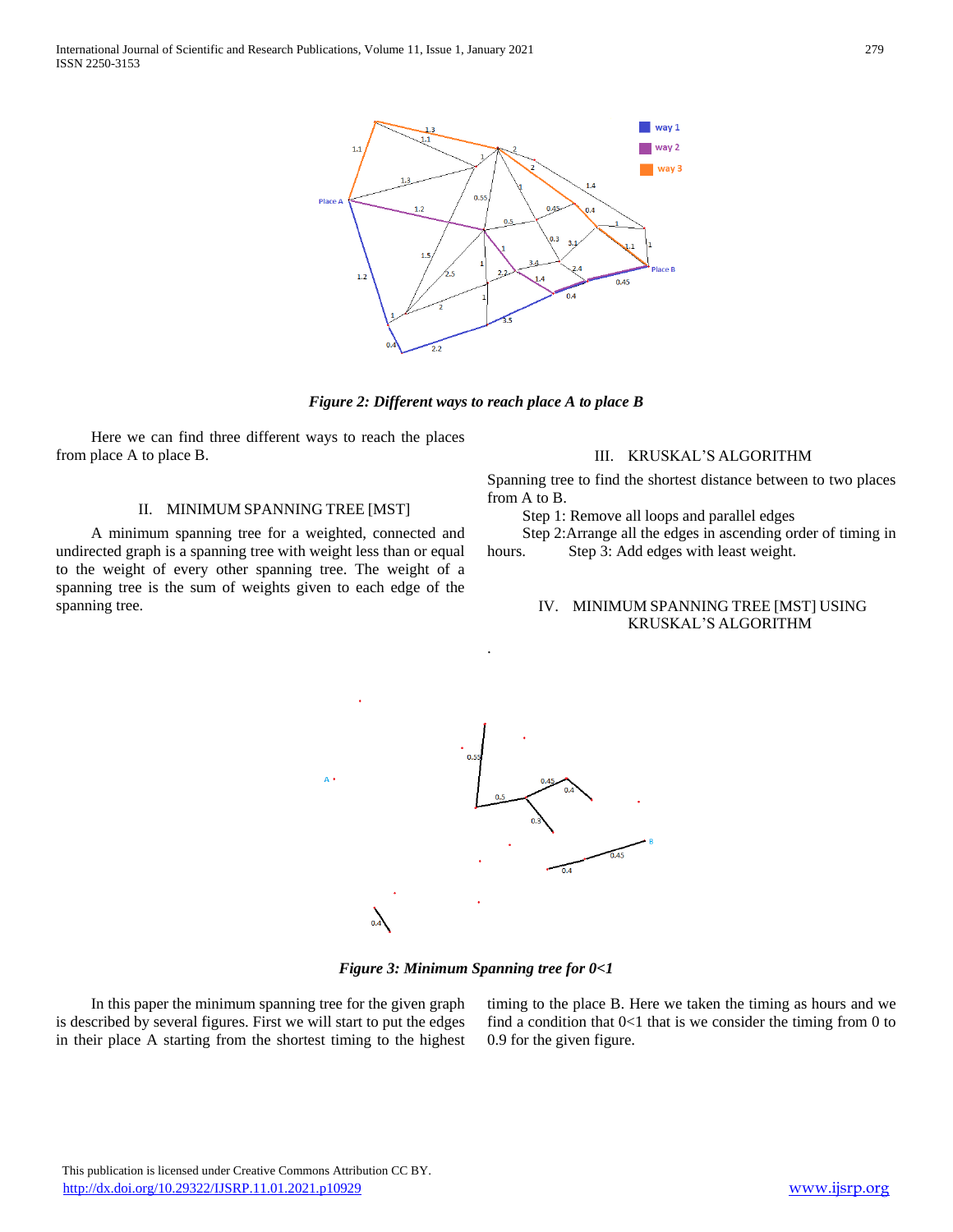

*Figure 4: Minimum spanning tree for 1<2*



*Figure 5: Minimum spanning tree for 2<3*



*Figure 6: MST*

 In this above figure we have find the minimum spanning tree which it doesn't form a cycle. Since a tree is acyclic in nature. Applying this algorithm to all the edges, we obtain a minimum spanning tree as shown in the figure 6.

## V. MINIMUM TIME PATH [MTP]

From the minimum spanning tree as shown in the figure, we find the minimum time from place A to place B.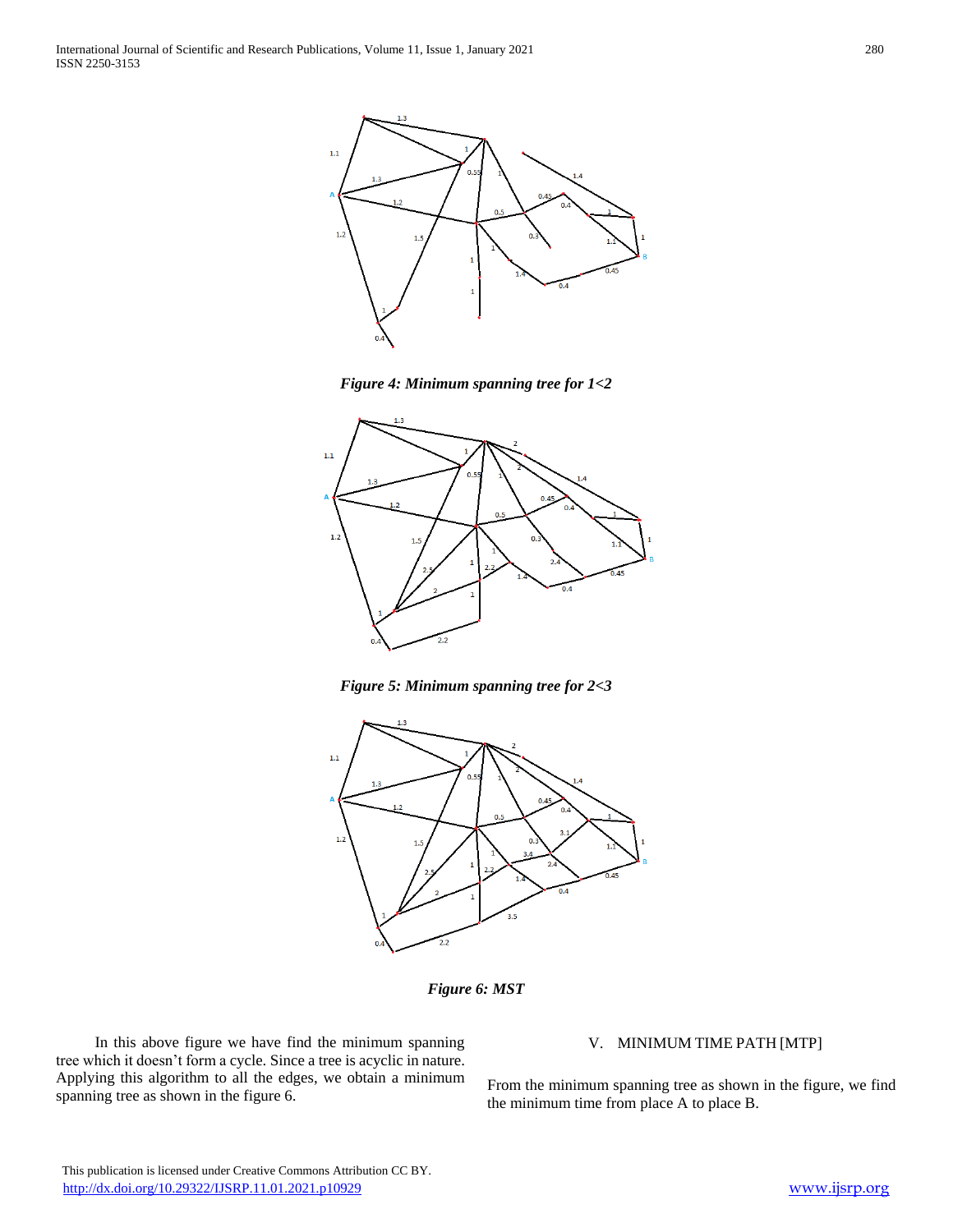



**1) First option** - To calculate the time from place A to place B (orange full line), the result is:

 $\delta = 1.1+1.3+2+0.4+1.1=5.9$  hrs (orange line)

**2) Second Option** (purple line)

 $\delta$  =1.2+1+1.4+0.4+0.45=4.45 hrs (purple line)

**3) Third Option** (blue line)

 $\delta = 1.2+0.4+2.2+3.5+0.4+0.45=8.15$  hrs (blue line)

The second option represents the minimum time path from place A to place B (Hyderabad to Thiruvananthapuram).

#### VI. COMPLEXITY

 We consider all the three options and we observe that third option has the longest path so we are not considering the third option. Here we compare the two paths with the MST and minimum time path. We choose the second option because it covers minimum time of 4.45 hrs than 5.9 hrs. The minimum time path is denoted by purple line in figure 7.

#### VII. PRIM'S ALGORITHM

 By using Prim's Algorithm we are able to find the shortest distance from a vertex (place A) to all other vertices to place B.

 In this paper the MST for the given case is described by following figures. First we start from place A, which is chosen as permanent and assign its value 0. Assign the time (hours) of the neighbourhood vertices of the place A, to find the shortest path to vertex 2 which is equal to 1.4. Now vertex 2 is chosen as permanent and check the distance from vertex 2 to the neighbour vertices, to each neighbour vertex is add the time of the permanent vertex.



*Figure 8: Minimum Path*

From vertex A we start to find the values of each vertex  $\Rightarrow$  0 + 1.1  $= 1.1$ ;  $= 1.2$ ;

 $0 + 1.2 = 1.2$ .

 $0 + 1.2$ 

This process is repeated for each vertex respectively.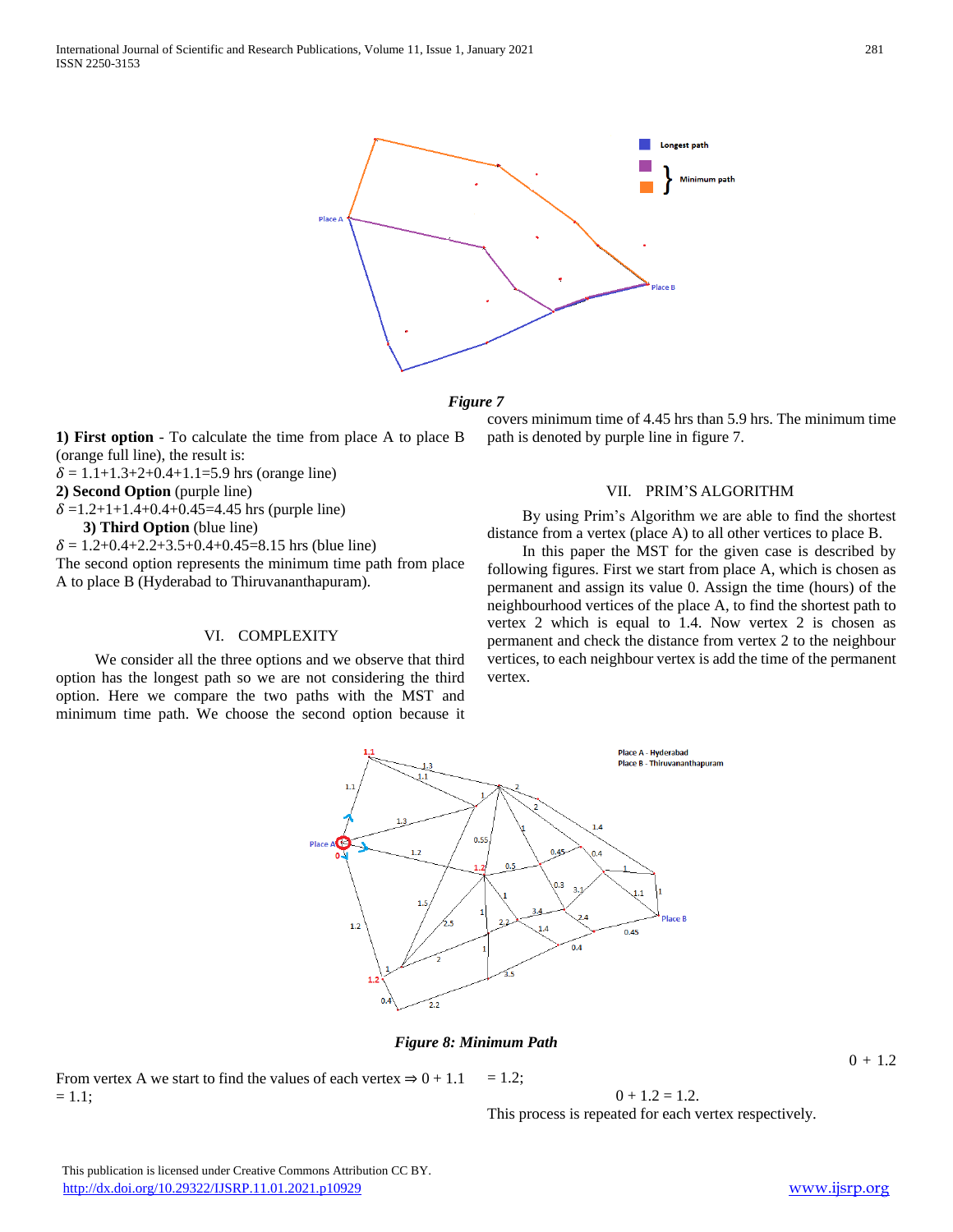

*Figure 9: Minimum Path*

 Finally we find all the values of the vertices in minimum spanning tree with shortest time of 4.45 hours. VIII. MINIMUM PATH BETWEEN VERTICES OF PLACE

## A TO PLACE B

 Now we are going to find the shortest path from vertex A to vertex B, for every adjacent vertex v, if weight of edge u-v is less than the previous value of v and then update the value as weight of u-v.



*Figure 10*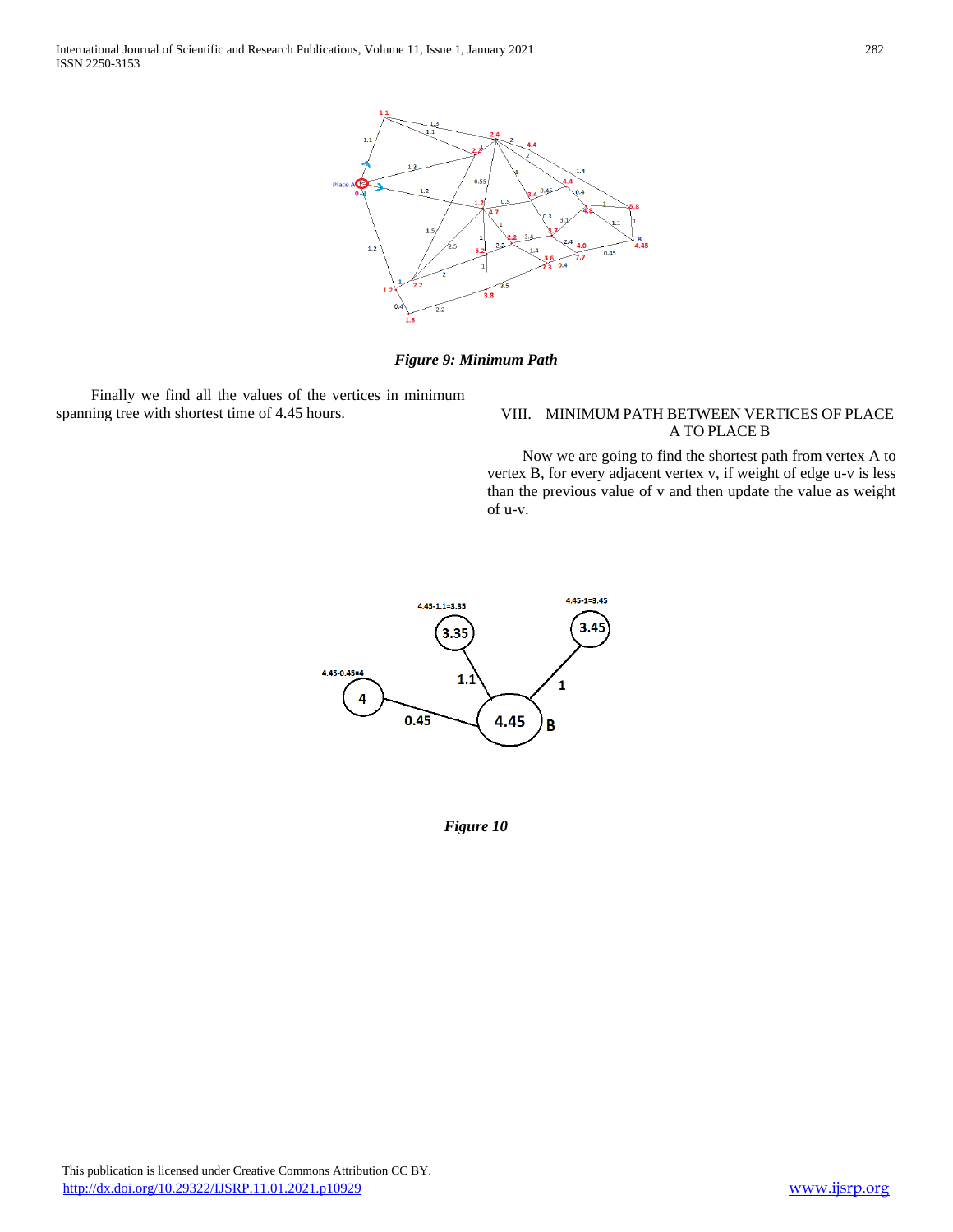

*Figure 11*







*Figure 13*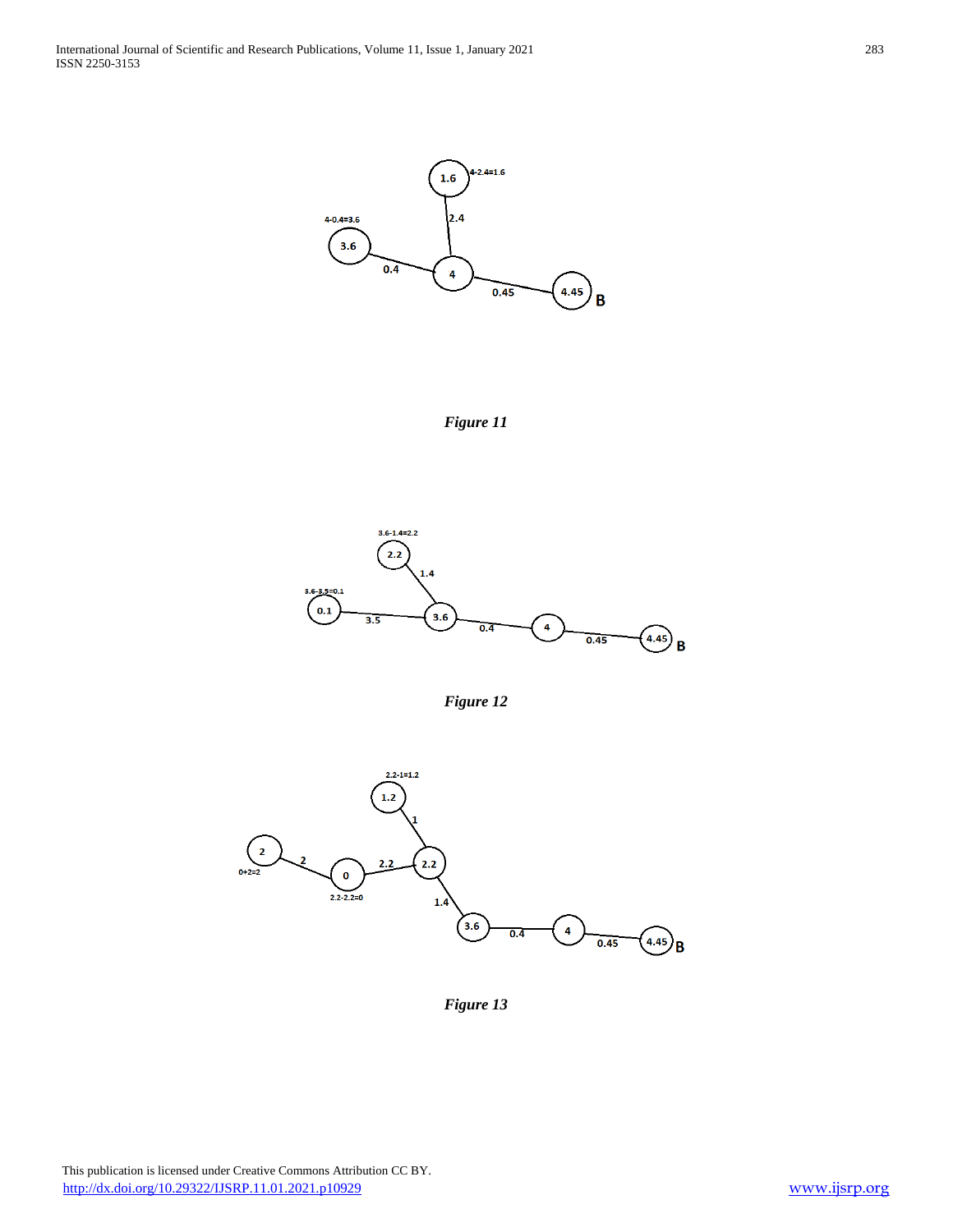





*Figure 15*



*Figure 16*

 The above figure16 shows the minimum time path from place A to B.

 This publication is licensed under Creative Commons Attribution CC BY. <http://dx.doi.org/10.29322/IJSRP.11.01.2021.p10929> [www.ijsrp.org](http://ijsrp.org/)